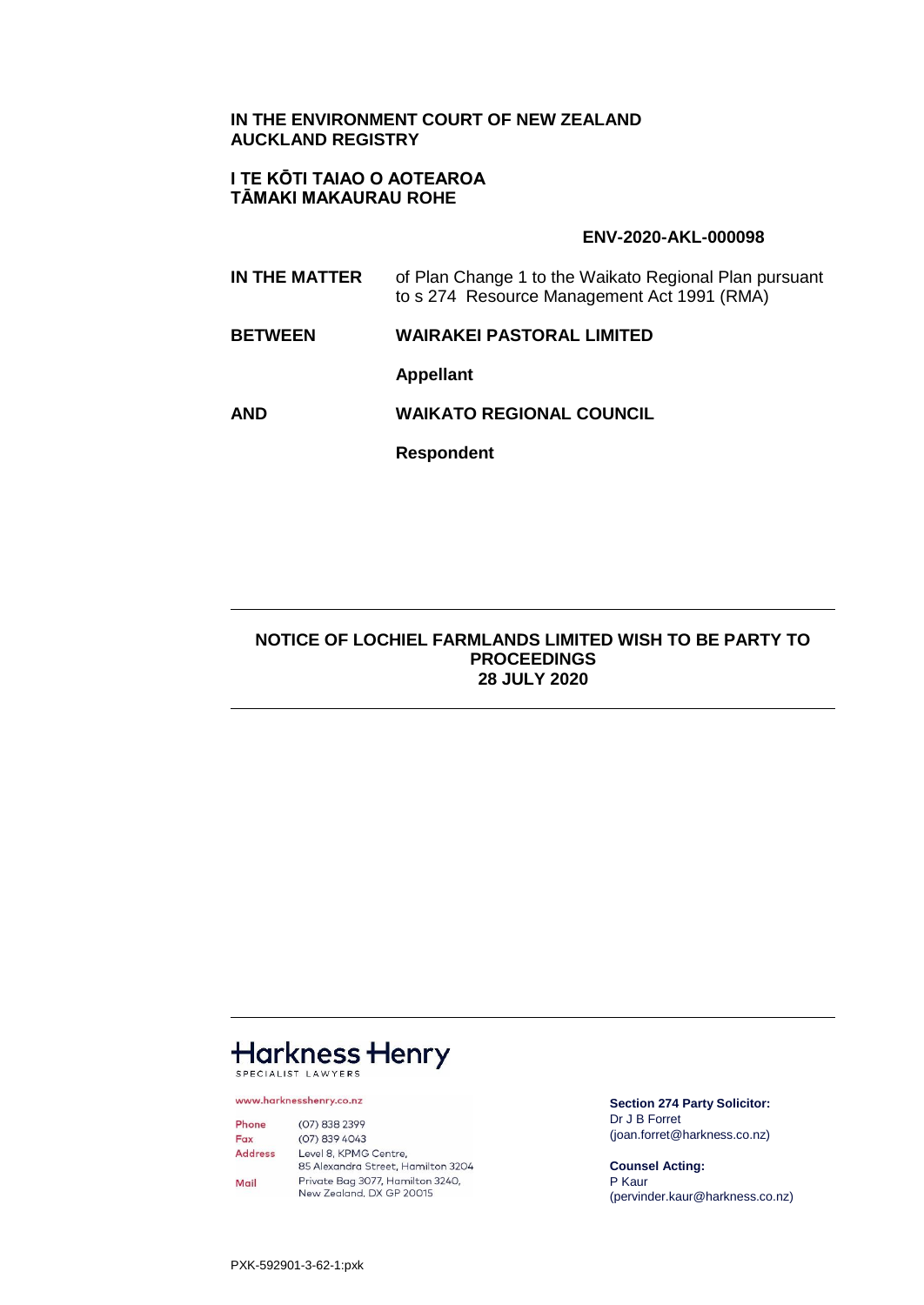## **NOTICE OF PERSON'S WISH TO BE PARTY TO PROCEEDINGS**

*Section 274, Resource Management Act 1991*

**To** The Registrar

Environment Court PO Box 7147 Wellesley Street Auckland

#### **Name of Person who wishes to be Party**

- 1 LOCHIEL FARMLANDS LIMITED (**LFL**) wishes to be a party to the following proceedings: Clause 14(1) of First Schedule, RMA 1991, WAIRAKEI PASTORAL LIMITED's **(WPL**) appeal against part of the decision of Waikato Regional Council on Proposed Plan Change 1 – Waikato and Waipa River Catchments to the Waikato Regional Plan as amended by Variation 1 (**PC1**).
- 2 LFL has made a submission about the subject matter of the proceedings.

#### **Trade competition**

3 LFL is not a trade competitor for the purposes of section 308C or 308CA of the Resource Management Act 1991.

### **The Proceedings**

- 4 LFL is interested in all of the appeal and in particular amendments sought by WPL in:
	- (a) Rule 3.11.4.3 Permitted Activity Rule Low intensity farming;
	- (b) Rule 3.11.4.4 Controlled Activity Rule Moderate Intensity farming;
	- (c) Schedule C; and
	- (d) Schedule D1.

#### **Particular Issues**

5 The relief sought at: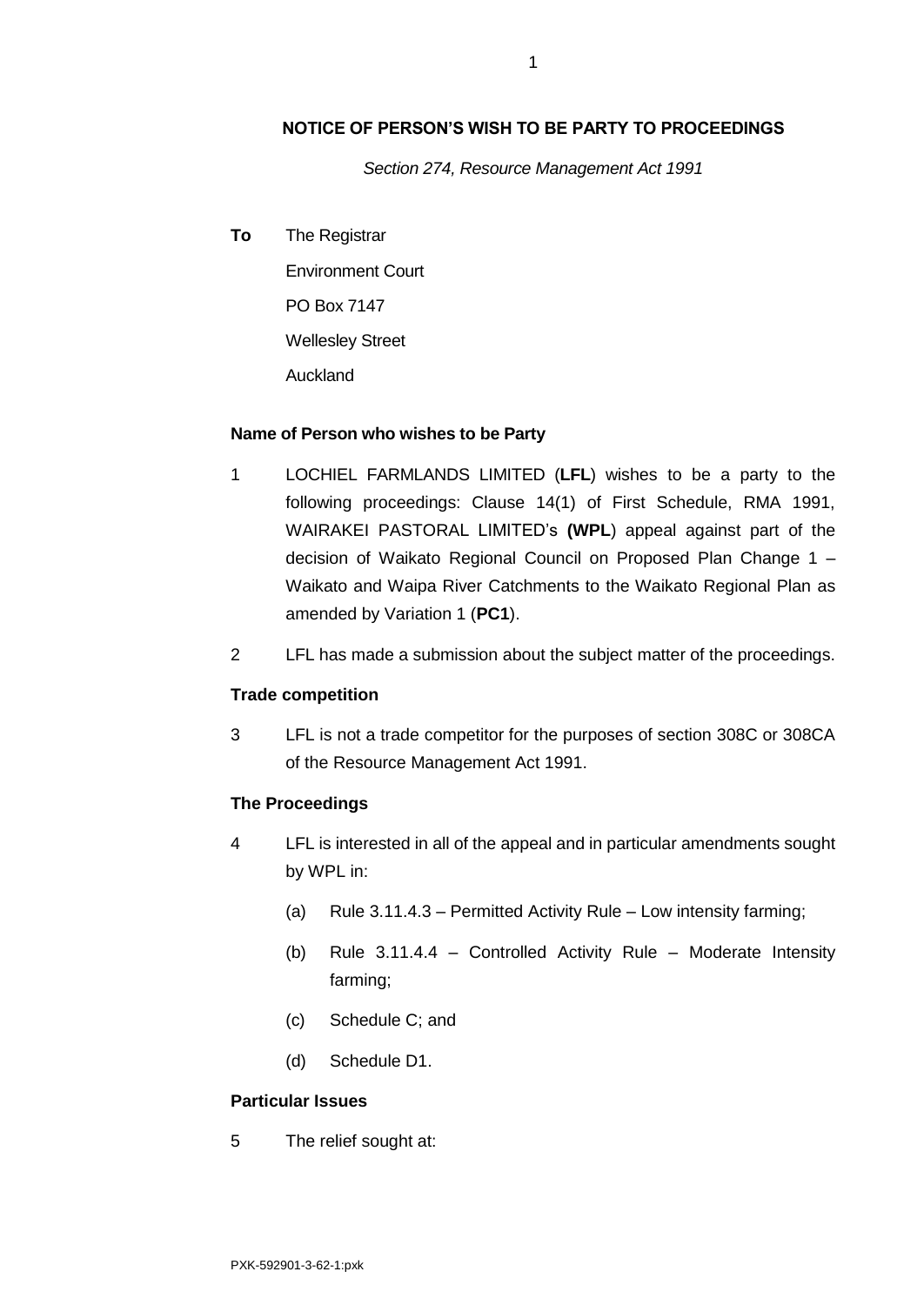- (a) Paragraph 114(a) which seeks to amend the permitted winter stocking rate to a higher limit that still reflects best practice, or replace the "stock units per hectare" parameter with a more appropriate measure.
- (b) Paragraph 115(a) that seeks to increase the winter stocking rate in 4A(i) and 4B(i) to a higher limit that still reflects best practice, or replace the "stock units per hectare" parameter with a more appropriate measure.
- (c) Paragraph 121 which seeks amendments to Schedule C provisions.
- (d) Paragraph 123 which seeks amendments to Schedule D1, and in particular 123(c) which seeks deletion of clauses 4(b), 5(a), and (b) or seeks to replace references to LUC class 6e, 7 or 8 with references to land where slope exceeds 25°.

### **Relief sought**

- 6 LFL **supports** the relief sought because amendments sought by WPL are consistent with the relief that will be sought by LFL.
- 7 PC1 sets out a restrictive regulatory approach regarding farming and lacks a constructive analysis of farming practicalities. The relief sought by WPL sufficiently covers the LFL's concerns and seeks appropriate amendments to ensure the operative version of the PC1 is coherent and in line with the plan.
- 8 Such other consequential or alternative relief by way of amendments to the provisions of PC1 that address the grounds pleaded in the appeal.

#### **Dispute resolution**

9 LFL agrees to participate in mediation or other alternative dispute resolution of the proceedings.

**DATED:** 28 July 2020 \_\_\_\_\_\_\_\_\_\_\_\_\_\_\_\_\_\_\_\_\_\_\_\_\_

Dr J B Forret and P Kaur Counsel for LOCHIEL FARMLANDS LIMITED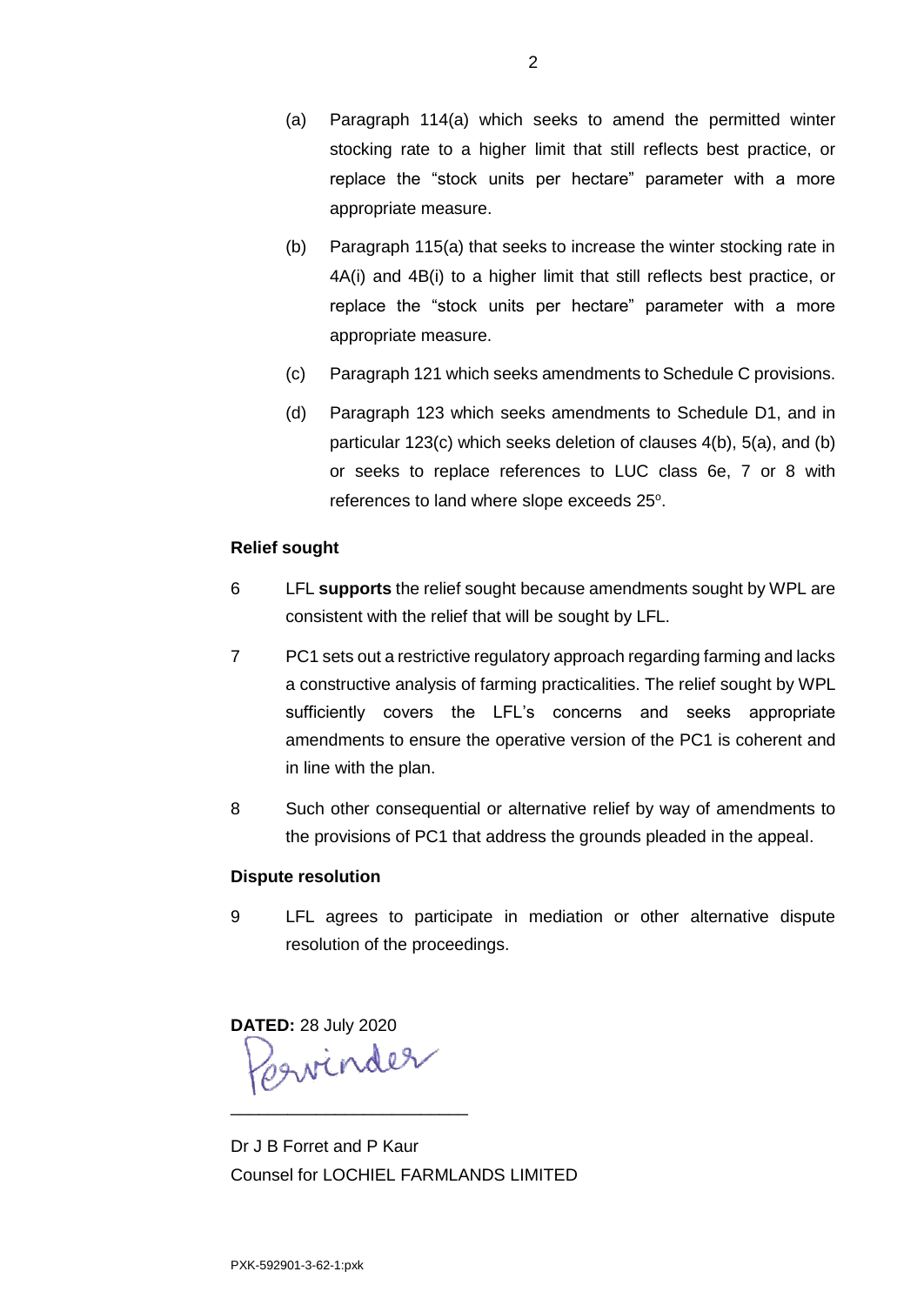# **Address for service of Person wishing to be a Party**

**Company/Organisation:** Harkness Henry Lawyers

**Telephone:** 07 838 2399

**Fax:** 07 839 4043

**Contact person:** 

Dr J B Forret [Joan.forret@harkness.co.nz](mailto:Joan.forret@harkness.co.nz) 07 834 4662

P Kaur [Pervinder.kaur@harkness.co.nz](mailto:Pervinder.kaur@harkness.co.nz) 07 834 6673